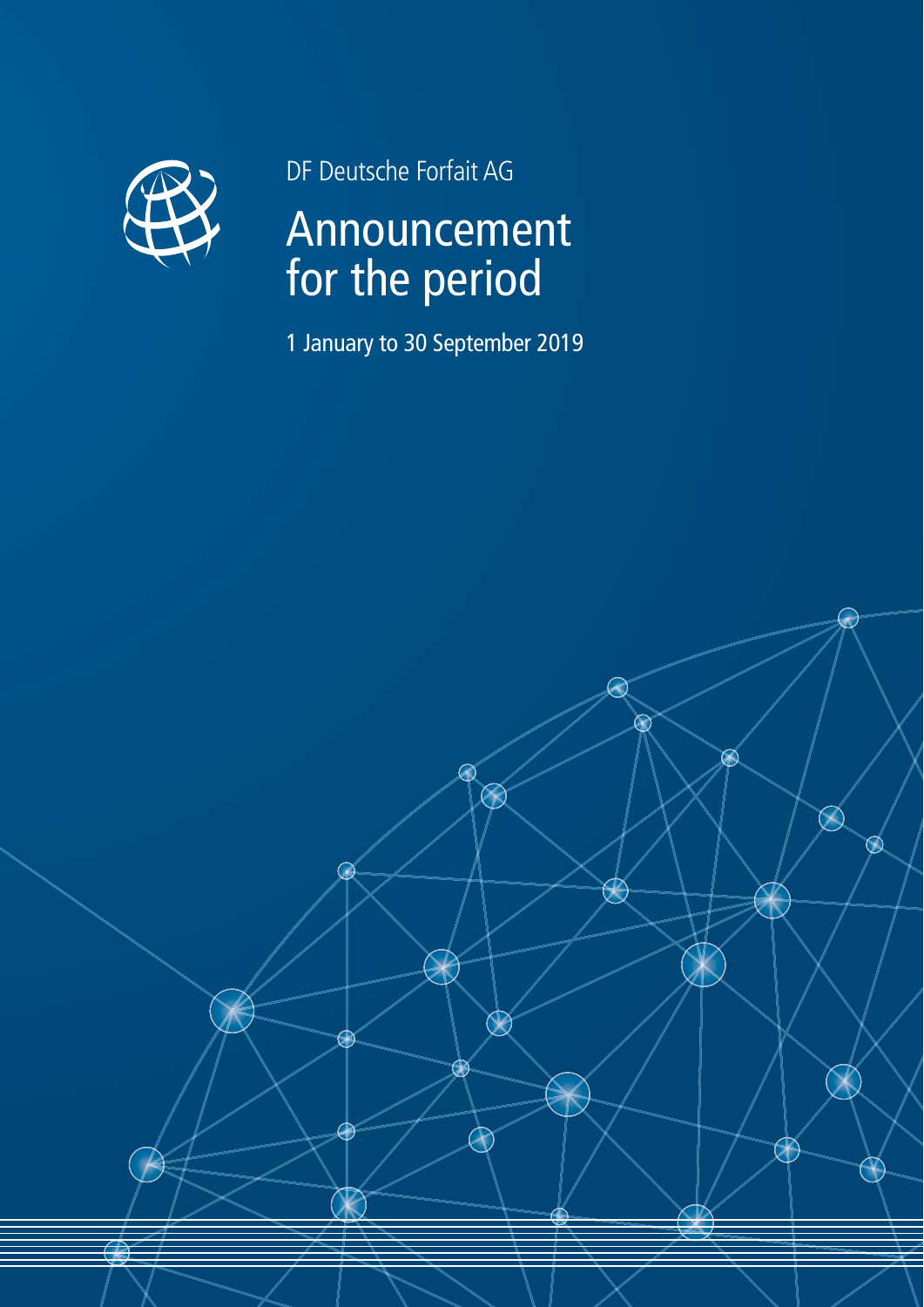# **CONTENTS**

| Consolidated key figures    |    |
|-----------------------------|----|
| <b>Business performance</b> | 04 |
| Summary of material events  | 06 |
|                             |    |

| Consolidated balance sheet       |    |
|----------------------------------|----|
| Consolidated income statement    | Nq |
| Consolidated cash flow statement |    |
|                                  |    |

| Contact |  |
|---------|--|
|         |  |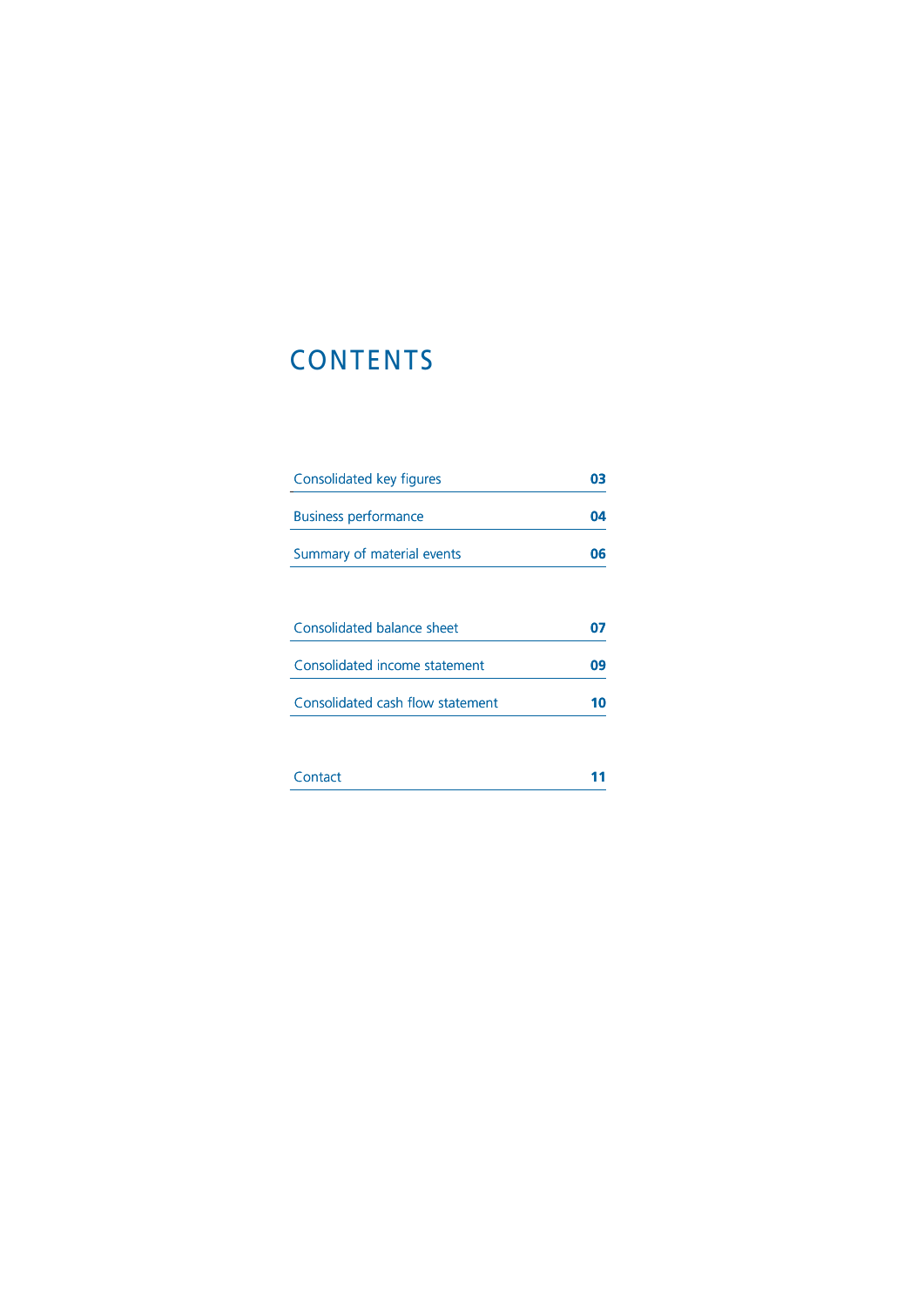## KEY FIGURES AT A GLANCE

| in EUR millions          | $01 - 01 -$<br>30-09-19* | $01 - 01 -$<br>30-09-2018* | <b>Difference</b> |
|--------------------------|--------------------------|----------------------------|-------------------|
| <b>Business volume</b>   | 131.9                    | 44.4                       | $+87.5$           |
| Gross result             | 7.7                      | 1.6                        | $+6.1$            |
|                          |                          |                            |                   |
| Other operating income   | 0.4                      | 0.8                        | $-0.4$            |
| Administrative expenses  | 4.2                      | 4.5                        | $-0.3$            |
| Profit before income tax | 3.8                      | $-2.1$                     | $+5.9$            |
| Consolidated net income  | 2.1                      | $-1.9$                     | $+4.0$            |
| Earnings per share       | 0.18                     | $-0.16$                    | $+0.34$           |
|                          |                          |                            |                   |
|                          |                          |                            |                   |
|                          | 30-09-2019               | 31-12-2018                 |                   |
| Equity                   | 7.4                      | 5.3                        | $+2.1$            |
| <b>Total assets</b>      | 26.1                     | 12.9                       | $+13.2$           |
| Thereof creditor assets  | 1.4                      | 6.2                        | $-4.8$            |

\* Besides its operating activities, DF Group continues to perform tasks under the insolvency plan and the Trust Agreement signed in 2016.

This is reflected in individual items of the income statement and is recognized in "Creditor assets" and "Creditor liabilities" in the balance sheet.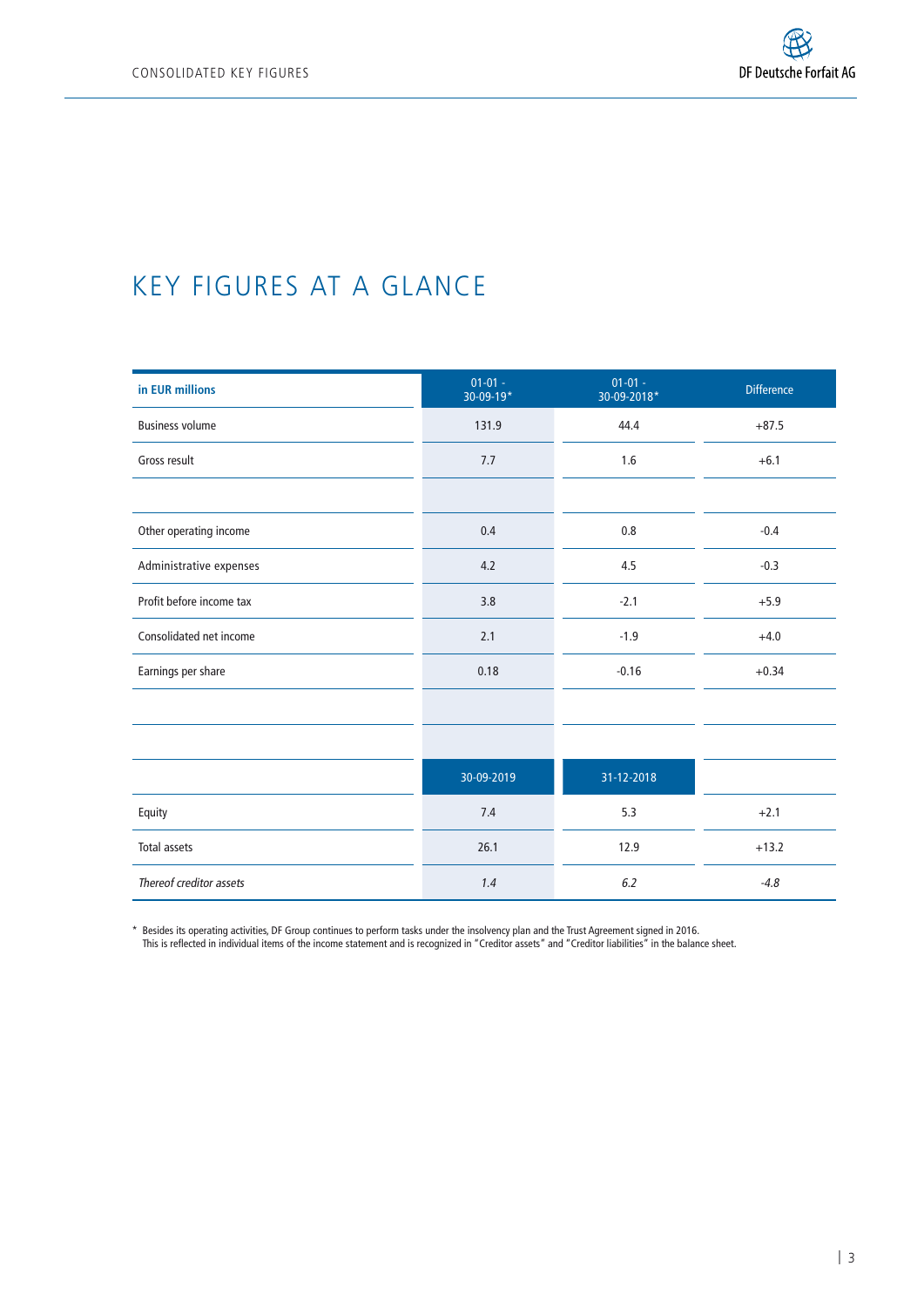### In the first nine months of 2019, DF Group generated a positive consolidated result of EUR 2.1 million

In the first nine months of the financial year 2019, DF Group generated a business volume of EUR 131.9 million, which clearly exceeded the previous year's EUR 44.4 million. Marketing Service (EUR 107 million) and Administrative Service (EUR 25 million) were the main drivers of the business volume in the first nine months of the fiscal year. DF Group's business with Iran focuses on food and medicine.

Gross profit, which is also supported by the consulting business, which is not included in the business volume, was up by an impressive EUR 6.1 million on the prior year period and reached EUR 7.7 million in the first nine months. At the same time, administrative expenses, which comprise personnel expenses, depreciation/amortization and other operating expenses, were reduced slightly from EUR 4.5 million to EUR 4.2 million. At the bottom line, DF Group thus significantly increased its consolidated result from EUR -1.9 million in the previous year to EUR 2.1 million as of 30 September 2019.

Thanks to the successful business trend and the EUR 15 million loan received by DF Deutsche Forfait GmbH from the majority shareholder of DF Deutsche Forfait AG at the beginning of the year, DF Group had an excellent cash position of EUR 22.7 million as of 30 September 2019. Cash and cash equivalents represent by far the largest asset in the balance sheet for the three-month period ended 30 September 2019.

The creditor assets totaled EUR 1.4 million, which means they changed only marginally in the third quarter of 2019 compared to the half-year report. The fair value of the creditor liabilities is identical with the fair value of the creditor assets.

As of 30 September 2019, DF Group's equity capital amounted to EUR 7.4 million, compared to EUR 5.3 million on 31 December 2018. The increase is attributable to the positive consolidated result generated in the first nine months of the current financial year. At 28.5%, the equity ratio on 30 September 2019 was lower than on 31 December 2018 (41.1%), which is attributable to the increase in total assets resulting from the EUR 15 million loan.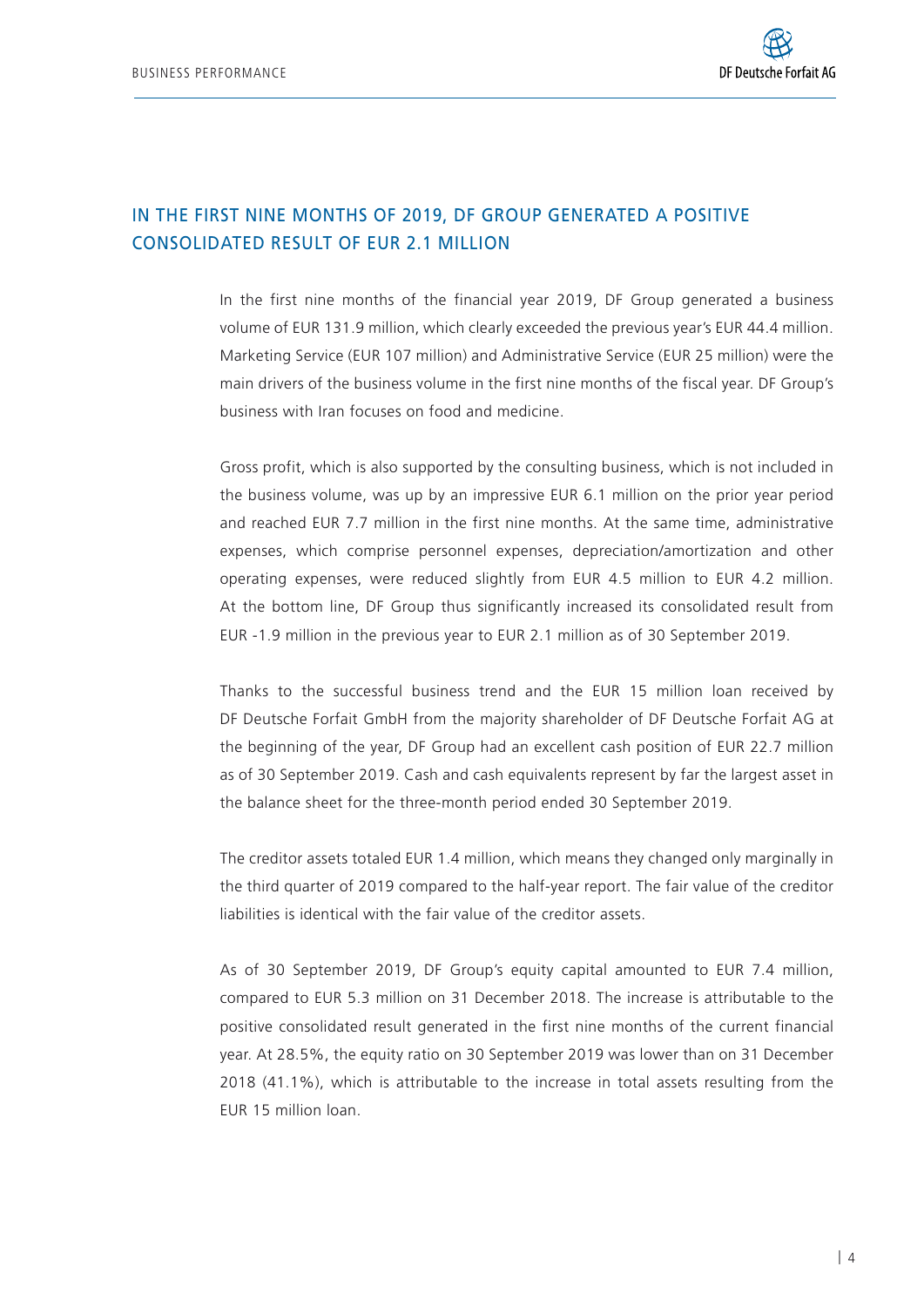Provided that the political conditions do not deteriorate significantly, DF Group expects a positive corporate performance in the coming months in view of the continued good demand for the services provided by DF Group and the continued excellent cooperation with its strategic partners. Against this background, the company upgraded its forecast for the current financial year 2019 on 13 November 2019 in an ad-hoc announcement and now projects a consolidated result in excess of EUR 3.0 million.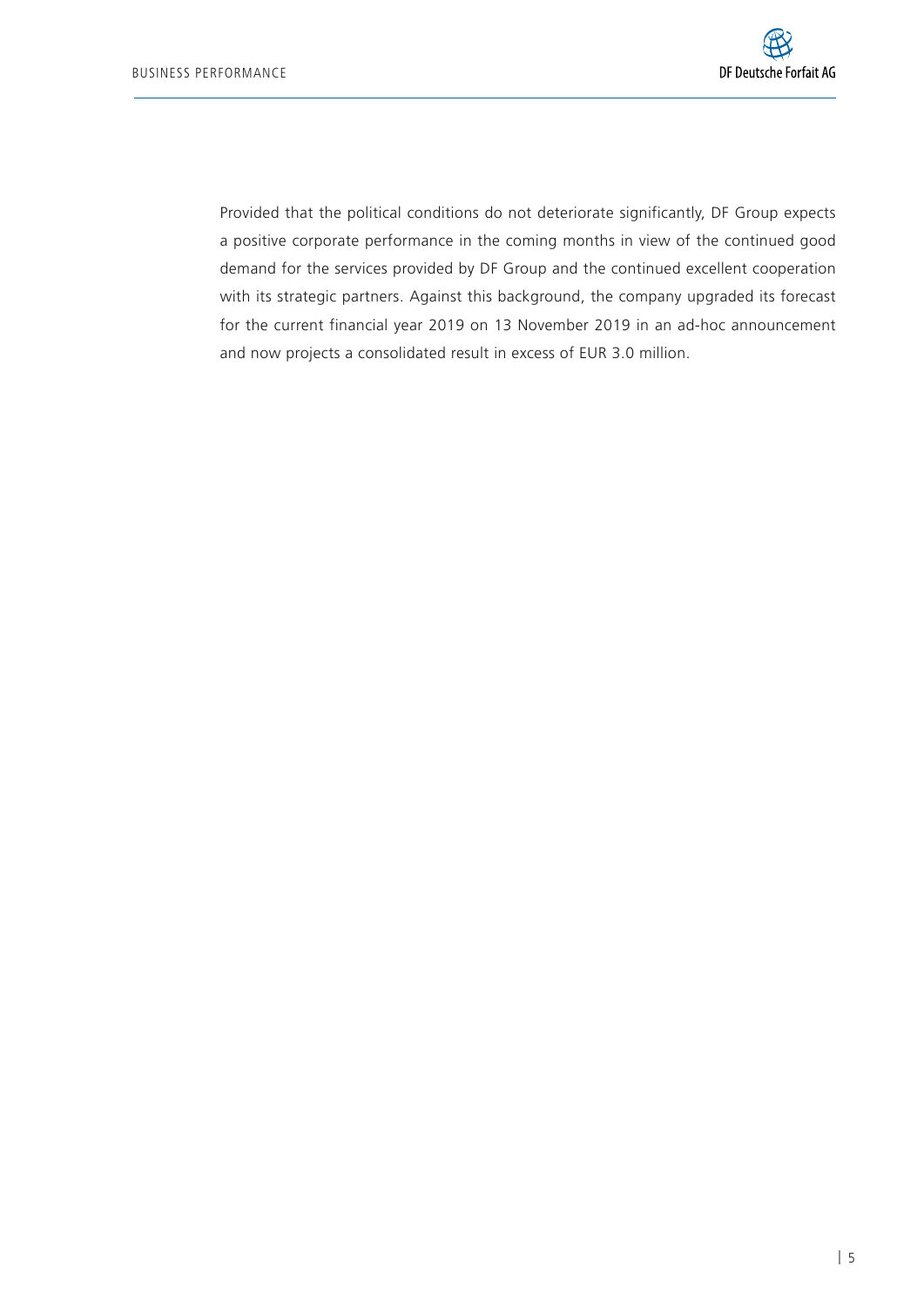

### Material events after the end of the third quarter

#### Changes in Management Board and Supervisory Board

Mr. Franz Josef Nick, Chairman of the Supervisory Board of DF Deutsche Forfait AG, resigned from office as Supervisory Board Chairman for personal reasons with immediate effect on 8 November 2019 and will leave the Supervisory Board with effect from 12 December 2019. Mr. Nick has served on the Supervisory Board since November 2017 and was appointed Chairman in January 2019. After the departure of Mr. Nick, three members will remain on the Supervisory Board, which will thus continue to have a quorum; the Vice Chairman of the Supervisory Board, Dr. Ludolf-Georg von Wartenberg, will assume the responsibilities of Chairman until a new Chairman is elected.

On 28 November 2019, Mrs Gabriele Krämer and Mr Christoph Charpentier resigned from the Management Board for personal reasons and in best agreement with the Supervisory Board with effect of 30 November 2019. Both will continue to support the company as advisors. Attorney Hans-Joachim von Wartenberg has been appointed Member of the Management Board with effect of 1 December 2019.

Grünwald, 28 November 2019

The Board of Management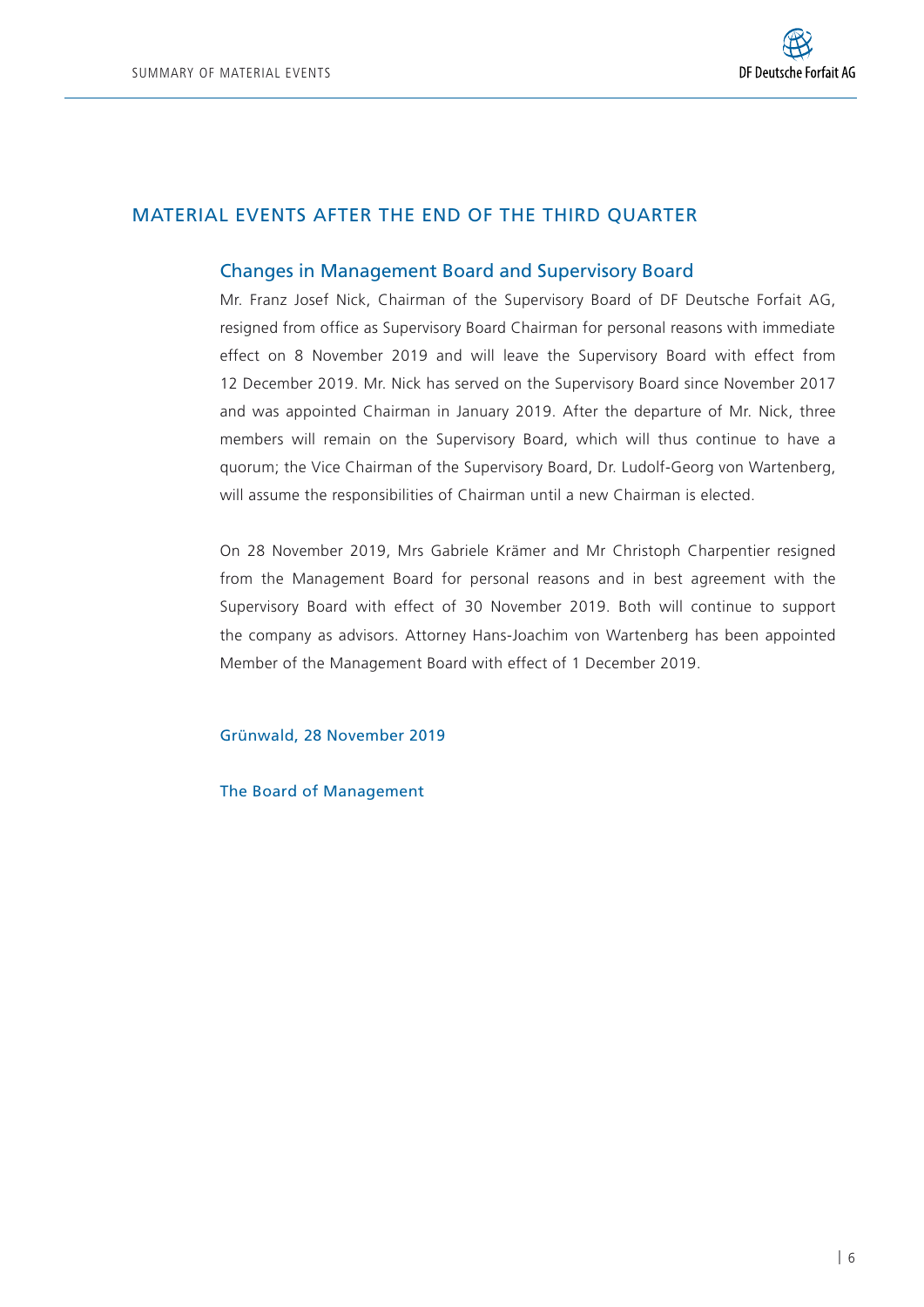| <b>ASSETS</b> (in EUR)     | 30-09-2019    | 31-12-2018    |
|----------------------------|---------------|---------------|
| Non-current assets         |               |               |
| Intangible assets          | 92,583.25     | 124,020.83    |
| Tangible assets            | 328,741.82    | 87,604.00     |
| Long-term financial assets | 42,644.19     | 40,644.19     |
| Deferred taxes             | 100,376.00    | 1,524,156.00  |
|                            | 564,345.26    | 1,776,425.02  |
| <b>Current assets</b>      |               |               |
| Creditor assets            | 1,422,997.08  | 6,186,840.18  |
| Trade receivables          | 105,883.24    | 439,432.86    |
| Other current assets       | 1,254,200.35  | 993,368.65    |
| Cash and cash equivalents  | 22,746,886.44 | 3,553,920.65  |
|                            | 25,529,967.11 | 11,173,562.34 |
| <b>Total assets</b>        | 26,094,312.37 | 12,949,987.36 |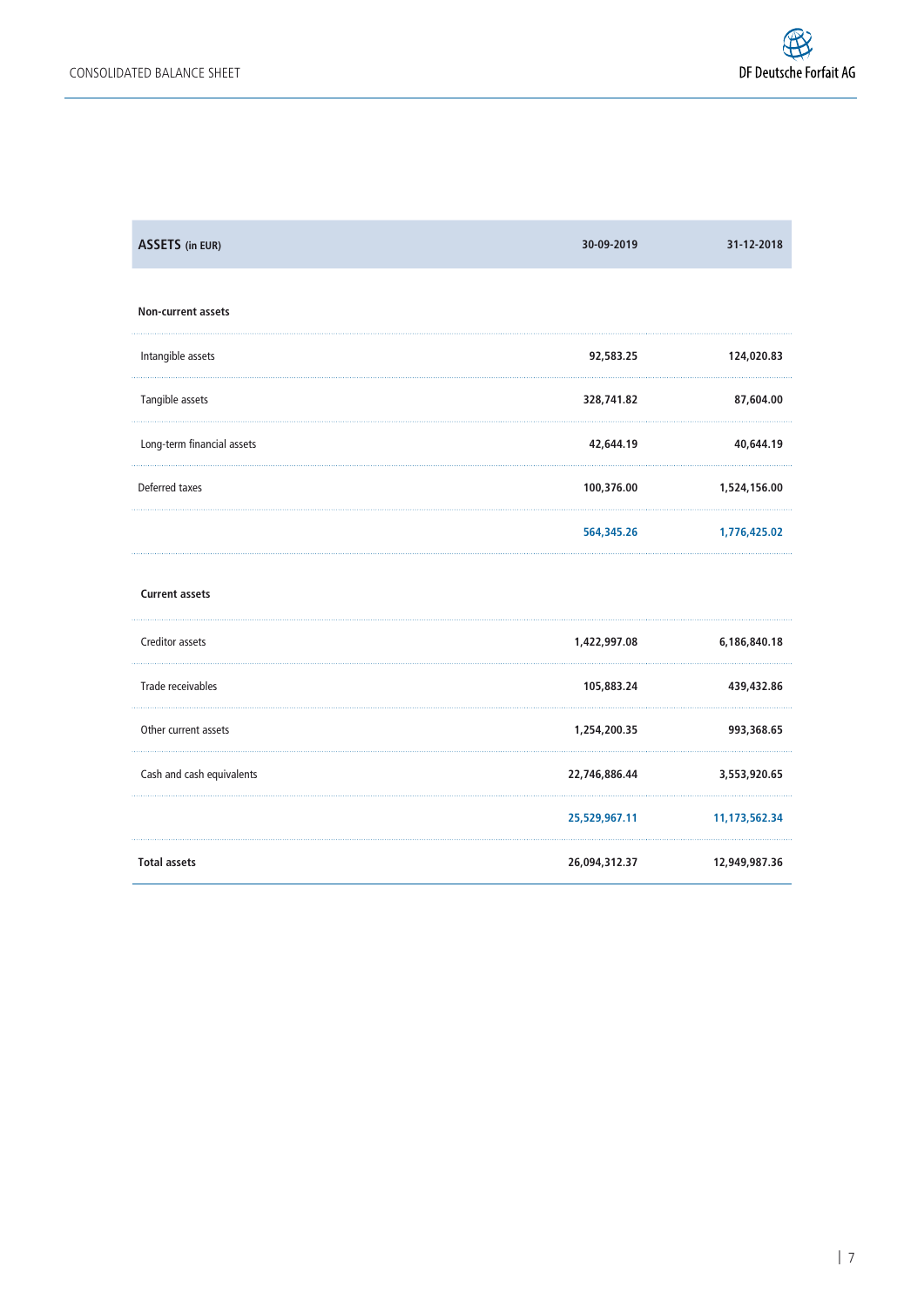| Equity and Liabilities (in EUR)           | 30-09-2019       | 31-12-2018      |
|-------------------------------------------|------------------|-----------------|
| Equity                                    |                  |                 |
| Subscribed capital                        | 11,887,483.00    | 11,887,483.00   |
| Costs of the capital increase             | -623,481.04      | -623,481.04     |
| Revenue reserves                          | $-3,648,980.57$  | $-5,756,635.47$ |
| Adjustment item from currency translation | -186,029.37      | $-178,558.63$   |
|                                           | 7,428,992.02     | 5,328,807.86    |
| <b>Non-current liabilities</b>            |                  |                 |
| Loan                                      | 15,000,000.00    | 0.00            |
| Lease obligations                         | 163,785.44       | 0.00            |
|                                           | 15, 163, 785. 44 | 0.00            |
| <b>Current liabilities</b>                |                  |                 |
| <b>Creditor liabilities</b>               | 1,422,997.08     | 6,186,840.18    |
| Liabilities to banks                      | 0.00             | 329.08          |
| Provisions                                | 350,000.00       | 0.00            |
| Income tax liabilities                    | 553,270.00       | 462,267.57      |
| Trade accounts payable                    | 292,034.84       | 237,493.34      |
| Other current debt                        | 883,232.99       | 734,249.33      |
|                                           | 3,501,534.91     | 7,621,179.50    |
| <b>Total equity and liabilities</b>       | 26,094,312.37    | 12,949,987.36   |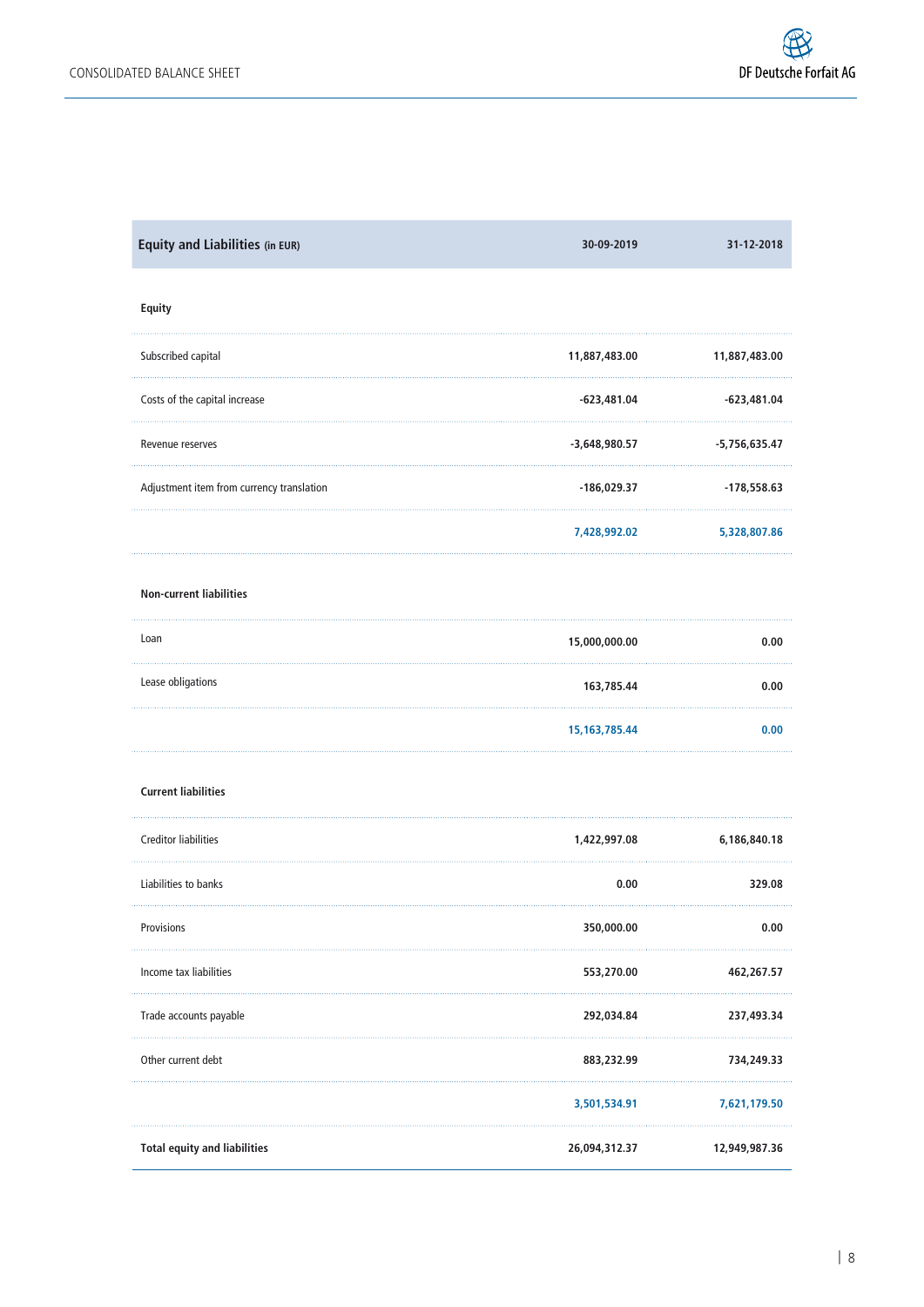| <b>Consolidated Income Statement</b><br>(in EUR)                                    | $01-01 - 30-09-2019$ | $01 - 01 - 30 - 09 - 2018$ |
|-------------------------------------------------------------------------------------|----------------------|----------------------------|
| <b>Transaction-related income</b>                                                   |                      |                            |
| a) Forfaiting income                                                                | 16,004.07            | 466,609.70                 |
| b) Commission income                                                                | 7,952,017.61         | 1,197,674.91               |
| c) Exchange gains                                                                   | 78,651.73            | 388,193.84                 |
|                                                                                     | 8,046,673.41         | 2,052,478.45               |
| <b>Transaction-related expenses</b>                                                 |                      |                            |
| a) Forfaiting expenses                                                              | 0.00                 | 182,434.98                 |
| b) Commission expenses                                                              | 317,193.94           | 127,401.22                 |
| c) Exchange losses                                                                  | 8,715.56             | 132,741.74                 |
|                                                                                     | 325,909.50           | 442,577.94                 |
| Gross result                                                                        | 7,720,763.91         | 1,609,900.51               |
| Other operating income                                                              | 362,019.07           | 824,021.54                 |
| Personnel expenses                                                                  |                      |                            |
| a) Wages and salaries                                                               | 1,639,312.75         | 1,519,584.35               |
| b) Social security contributions and expenditure<br>for pensions and social welfare | 225,579.54           | 225,204.16                 |
|                                                                                     | 1,864,892.29         | 1,744,788.51               |
| Amortization of intangible assets<br>and tangible assets                            | 127,885.91           | 61,714.53                  |
| Other operating expenses                                                            | 2,250,619.85         | 2,710,269.74               |
| Interest income                                                                     | 0.00                 | 250.00                     |
| Interest paid                                                                       | 85,929.00            | 11,885.56                  |
| Profit before income tax                                                            | 3,753,455.93         | -2,094,486.29              |
| Income tax                                                                          |                      |                            |
| a) Income tax                                                                       | 222,021.03           | 0.00                       |
| b) Deferred taxes                                                                   | 1,423,780.00         | -190,940.00                |
| <b>Consolidated net income</b>                                                      | 2,107,654.90         | -1,903,546.29              |
| Average number of shares                                                            | 11,887,483           | 11,887,483                 |
| Basic earnings per share                                                            | 0.18                 | -0.16                      |
| Diluted earnings per share                                                          | 0.18                 | $-0.16$                    |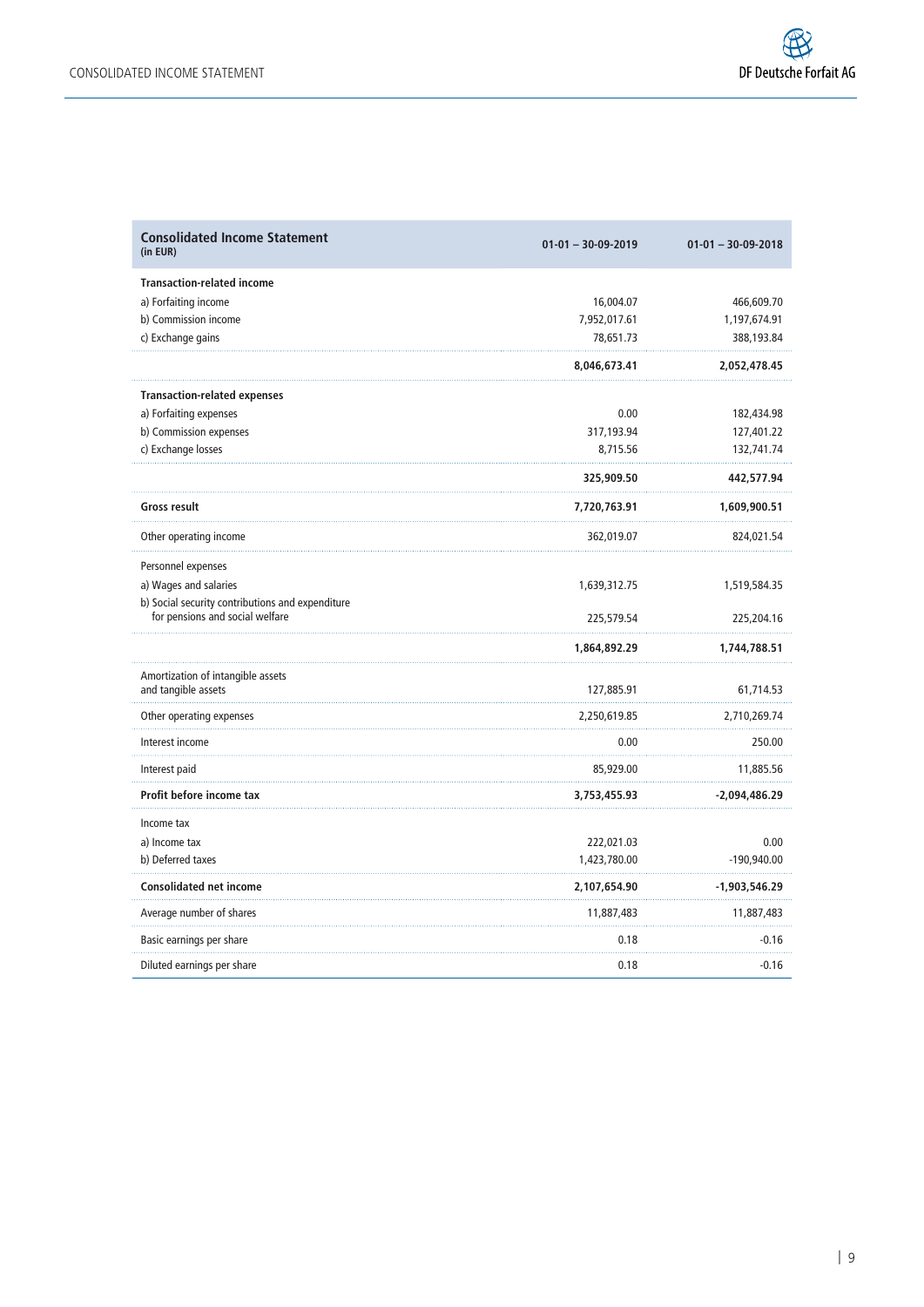|               | <b>Consolidated Cash Flow Statement</b><br>(in EUR)         | $01-01 - 30-09-2019$ | $01-01 - 30-09-2018$ |
|---------------|-------------------------------------------------------------|----------------------|----------------------|
|               | <b>Cash Flow</b>                                            |                      |                      |
|               | Consolidated loss/ profit                                   | 2,107,654.90         | -1,903,546.28        |
| $^{+}$<br>a a | Amortization/depreciation of intangible and tangible assets | 127,885.91           | 61,714.53            |
| $+$           | Income tax                                                  | 1,645,801.03         | -190,940.00          |
| $\ddot{}$     | Interest paid                                               | 85,929.00            | 11,885.56            |
| لتنب          | Interest income                                             | 0.00                 | -250.00              |
| $+/-$         | Other non-cash transactions                                 | -1,639,283.64        | 187,740.00           |
| $+/-$         | Changes in creditor assets                                  | 4,763,843.10         | 1,026,019.26         |
| $+/-$         | Changes in trade receivables                                | 333,549.62           | -423,017.29          |
| $+/-$         | Changes in other assets                                     | 1,160,948.30         | -130,741.11          |
| $+/-$         | Changes in provisions                                       | 350,000.00           | 0.00                 |
| $+/-$         | Changes in creditor liabilities                             | -4,763,843.10        | -1,026,019.26        |
| $+/-$         | Changes in trade accounts payable                           | 54,541.50            | 138,794.74           |
| $+/-$         | Changes in other liabilities                                | 144,129.13           | $-162,578.57$        |
|               | Paid income taxes                                           | $-26,223.64$         | 0.00                 |
| $=$           | <b>Operating cash flow</b>                                  | 4,344,932.11         | $-2,410,938.42$      |
|               | Interest paid                                               | -66,222.75           | -8,435.56            |
| $^{+}$        | Interest received                                           | 0.00                 | 0.00                 |
| $=$           | Cash flow from operating activities                         | 4,278,709.36         | -2,419,373.98        |
|               | Payments for investments in non-current assets              | $-77,977.28$         | $-29,116.02$         |
| $^{+}$<br>a a | Proceeds from disposals of non-current assets               | 0.00                 | 0.00                 |
| $=$           | Cash flow from investing activities                         | $-77,977.28$         | $-29,116.02$         |
| +/-           | Changes in financial liabilities                            | $-329.08$            | 215.98               |
| $+/-$         | Loans raised                                                | 15,000,000.00        | 0.00                 |
| +/-           | Other changes in equity                                     | 0.00                 | 0.00                 |
| $=$           | Cash flow from financing activities                         | 14,999,670.92        | 215.98               |
|               | Net changes in cash and cash equivalents                    | 19,200,403.00        | $-2,448,274.02$      |
| $^{+}$        | Cash and cash equivalents at beginning of the period        | 3,553,920.65         | 6,079,060.14         |
| $+/-$         | Currency translation effects                                | $-7,437.21$          | -60,792.49           |
| $=$           | Cash and cash equivalents at end of the period              | 22,746,886.44        | 3,569,993.63         |
|               | Bank balances pledged                                       | $-35,000.00$         | $-35,000.00$         |
| $=$           | Free cash and cash equivalents at end of the period         | 22,711,886.44        | 3,534,993.63         |